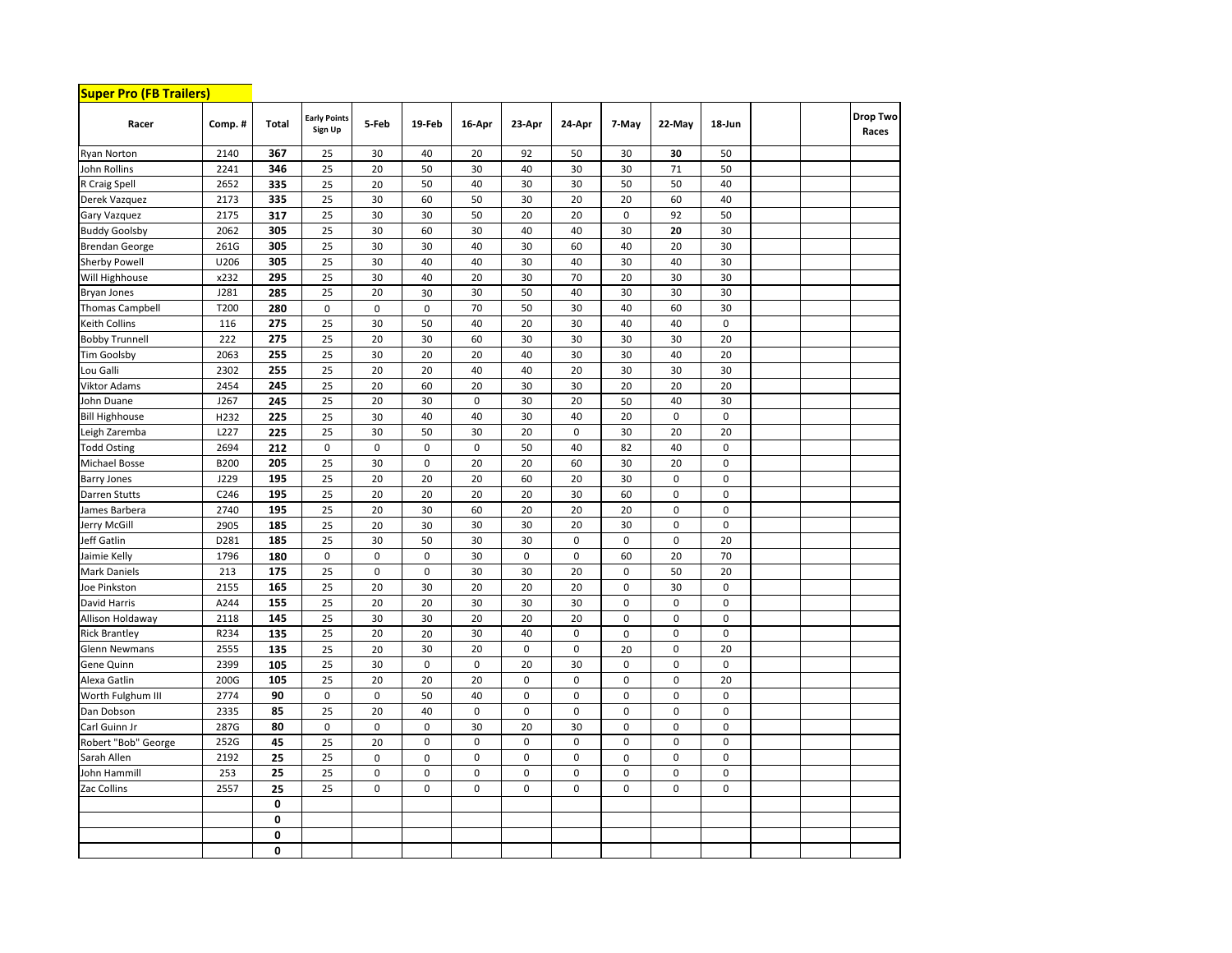## **Pro (Rollins Automotive)**

| <u>LID MUMIN UNIONIDATE</u><br>Racer | Comp.#           | Total      | <b>Early Points</b><br>Sign Up | 5-Feb       | 19-Feb      | 16-Apr    | 23-Apr            | 24-Apr    | 7-May       | 22-May      | 18-Jun           |  | Drop Two<br>Races |
|--------------------------------------|------------------|------------|--------------------------------|-------------|-------------|-----------|-------------------|-----------|-------------|-------------|------------------|--|-------------------|
| Mark Horton                          | 229H             | 449        | 25                             | 20          | 50          | 0         | 82                | 60        | 70          | 92          | 50               |  |                   |
| <b>Brendan George</b>                | 261G             | 417        | 25                             | $\mathbf 0$ | 82          | 60        | 30                | 40        | 60          | 60          | 60               |  |                   |
| Chris Knapp                          | K269             | 407        | 25                             | 30          | 50          | 92        | 40                | 50        | 40          | 30          | 50               |  |                   |
| Phil Greene                          | G223             | 396        | 25                             | 30          | 81          | 20        | 30                | 30        | 50          | 60          | 70               |  |                   |
| John Rollins                         | 2241             | 386        | 25                             | 20          | 50          | 20        | 60                | 60        | 81          | 40          | 30               |  |                   |
| Ann Knapp                            | L278             | 337        | 25                             | 20          | 20          | 30        | 30                | 82        | 40          | 60          | 30               |  |                   |
| Ernie Renfroe                        | A248             | 336        | 25                             | 30          | 40          | 50        | 30                | 40        | 20          | 30          | 71               |  |                   |
| <b>Ryan Norton</b>                   | 2140             | 325        | 25                             | 30          | 30          | 50        | 60                | 30        | 30          | 40          | 30               |  |                   |
| Jason Rollins                        | 2225             | 316        | 25                             | 20          | 60          | 30        | 30                | 81        | 40          | 30          | $\pmb{0}$        |  |                   |
| Mike Gaffney                         | G226             | 316        | 25                             | 30          | 20          | 30        | 30                | 50        | 30          | 71          | 30               |  |                   |
| <b>Chad King</b>                     | 221              | 305        | 25                             | 30          | 50          | 30        | 30                | 30        | 50          | 30          | 30               |  |                   |
| <b>Bart Pangilinan</b>               | 2455             | 305        | 25                             | 20          | 30          | 30        | 60                | 40        | 30          | 20          | 50               |  |                   |
| John Duane                           | J267             | 295        | 25                             | 20          | 30          | 30        | 50                | 30        | 40          | 40          | 30               |  |                   |
| ee Hauser                            | E200             | 285        | 25                             | 30          | 50          | 30        | 30                | 20        | 20          | 50          | 30               |  |                   |
| Scott DeLeon                         | L249             | 285        | 25                             | 20          | 40          | 20        | 40                | 30        | 30          | 50          | 30               |  |                   |
| George Emanuel                       | 2792             | 285        | 25                             | $\mathsf 0$ | 40          | 40        | 30                | 50        | 30          | 30          | 40               |  |                   |
| Robert Simpson                       | 2902             | 275        | 25                             | 20          | 40          | 50        | 30                | 20        | 30          | 10          | 50               |  |                   |
| Darren Stutts                        | C246             | 265        | 25                             | 30          | 70          | 60        | 30                | 30        | 20          | 0           | 0                |  |                   |
| David Smith                          | A225             | 265        | 25                             | 20          | 20          | 30        | 30                | 50        | 50          | 40          | 0                |  |                   |
| Richard Lindsey                      | 210R             | 265        | 25                             | 0           | 20          | 40        | 40                | 20        | 60          | 30          | 30               |  |                   |
| Derek Putnam                         | 281H             | 255        | 25                             | 0           | 40          | 30        | 50                | 30        | 30          | 50          | $\pmb{0}$        |  |                   |
| <b>Kevin Roberts</b>                 | R242             | 255        | 25                             | 30          | 30          | 20        | 30                | 30        | 30          | 40          | 20               |  |                   |
| aul Allen                            | P202             | 255        |                                | $\mathbf 0$ | 40          | 40        | 20                | 20        | 40          | 30          | 40               |  |                   |
| <b>Bob Hogsden</b>                   | 2322             | 245        | 25<br>25                       | 20          | 30          | 20        | 40                | 40        | 50          | 20          | $\mathbf 0$      |  |                   |
| Dee Lichty                           | L202             | 245        | 25                             | 30          | 40          | 20        | 30                | 30        | 40          | 30          | 0                |  |                   |
| Amber Matts                          | 2273             | 235        | 25                             | 30          | 40          | 70        | 20                | 20        | 0           | $\mathbf 0$ | 30               |  |                   |
| James Evans                          | E207             | 235        | 25                             | 20          | 30          | 30        | 20                | 0         | 60          | 20          | 30               |  |                   |
| <b>Max Porter</b>                    | P212             | 227        | 25                             | 0           | 0           | 0         | 30                | 30        | 82          | 40          | 20               |  |                   |
| Mike Mocny                           | 277X             | 225        | 25                             | 30          |             | 40        | 10                | 70        |             | 10          | 10               |  |                   |
| John Bertha                          | B259             | 225        | 25                             | 30          | 10<br>40    | 20        | 30                | 40        | 20<br>20    | $\mathbf 0$ | 20               |  |                   |
| Chris Parisi                         | A203             | 215        | 25                             | 30          | 30          | 70        | 0                 | $\pmb{0}$ | 40          | 0           | 20               |  |                   |
| <b>Viktor Adams</b>                  | 2454             | 215        | 25                             | 30          | 20          | 20        | 30                | 20        | 20          | 30          | 20               |  |                   |
| Jeff Gatlin                          | D281             | 195        | 25                             | 30          | 30          | 30        | 60                | 0         | 20          | $\mathbf 0$ | $\pmb{0}$        |  |                   |
| Jeff Copeland                        | J222             | 185        | 25                             | 0           | 0           | 20        | 50                | 20        | 0           | 20          | 50               |  |                   |
| Lea Todaro                           | A249             | 180        | $\mathbf 0$                    | 0           | 0           | 50        | 30                | 30        | 20          | 20          | 30               |  |                   |
|                                      | D291             | 175        | 25                             | 20          | 40          | 30        |                   | $\pmb{0}$ | $\mathsf 0$ | $\mathbf 0$ | 30               |  |                   |
| Dan Salyers<br><b>Bob Hyclak</b>     |                  | 170        | $\pmb{0}$                      | $\mathsf 0$ | 0           | 30        | 30                | 40        | 30          | 20          | 0                |  |                   |
|                                      | x213<br>L288     | 165        |                                | 30          | 20          | 40        | 50                | 30        | 0           | 0           | $\pmb{0}$        |  |                   |
| Anthony Lindsey                      | H207             |            | 25<br>25                       | 20          |             | 20        | 20<br>20          | 30        | 30          | 0           | 0                |  |                   |
| Jimmy Hodges<br>Ralph Bratton        | R208             | 165<br>165 | 25                             | 20          | 20<br>20    | 20        | $\mathsf 0$       | 0         | 30          | 30          | 20               |  |                   |
| Steven Wieczorek                     | 9686             | 155        | 25                             | 20          | 20          | 20        | 20                | 20        | 30          | $\mathbf 0$ | $\mathbf 0$      |  |                   |
| Alexa Gatlin                         | 200G             | 155        | 25                             | 20          | 50          | 30        | 0                 | 0         | 0           | $\mathbf 0$ | 30               |  |                   |
| PJ Gatlin                            | 206P             | 145        | 25                             | $\pmb{0}$   | 30          | 30        | 30                | $\pmb{0}$ | 30          | 0           | $\pmb{0}$        |  |                   |
| <b>Richard Webster</b>               | 2380             | 125        | 25                             | 20          | 20          | 40        | 20                | $\pmb{0}$ | 0           | 0           | 0                |  |                   |
| Clint Wilson                         | 1024             |            | 25                             | 20          |             | 20        | 20                | 20        | 0           | 0           | $\pmb{0}$        |  |                   |
| <b>Tim Nelson</b>                    | T258             | 125<br>125 | 25                             | 20          | 20<br>30    | 0         | 30                | 0         |             | 0           | 20               |  |                   |
|                                      | 105              | 105        | 25                             | 30          | 20          | 30        | 0                 | 0         | 0<br>0      | $\mathbf 0$ | 0                |  |                   |
| Michael Fogarasi                     |                  |            |                                |             |             |           |                   | 0         |             | $\mathbf 0$ |                  |  |                   |
| Garry Thompson                       | E285<br>8X7W     | 105<br>105 | 25                             | 0<br>0      | 60          | 0<br>40   | 0                 | $\pmb{0}$ | 20<br>20    | $\mathbf 0$ | $\mathsf 0$<br>0 |  |                   |
| <b>Russell Morris</b>                |                  |            | 25                             |             | 0           | $\pmb{0}$ | 20<br>$\mathbf 0$ |           |             |             |                  |  |                   |
| John Lamendola                       | J226             | 95         | 25                             | 20          | 30          |           |                   | $\pmb{0}$ | $\mathbf 0$ | 20          | $\mathbf 0$      |  |                   |
| Mike French                          | V219             | 70         | $\pmb{0}$                      | 0           | 0           | $\pmb{0}$ | 40                | 30        | 0           | 0           | 0                |  |                   |
| Tom Courtney                         | 2660             | 70         | $\mathbf 0$                    | 0           | $\mathbf 0$ | 0         | 50                | 0         | 0           | 20          | 0                |  |                   |
| <b>Mike Cataline</b>                 | 240C             | 45         | 25                             | 20          | 0           | 0         | 0                 | 0         | 0           | 0           | 0                |  |                   |
| David Clark                          | D233             | 45         | 25                             | 20          | 0           | 0         | 0                 | 0         | 0           | 0           | 0                |  |                   |
| Jay Dickinson                        | D200             | 45         | 25                             | 20          | 0           | 0         | 0                 | 0         | 0           | 0           | 0                |  |                   |
| Leigh Zaremba                        | L <sub>227</sub> | 40         | 0                              | 0           | 0           | 0         | 0                 | 40        | 0           | 0           | 0                |  |                   |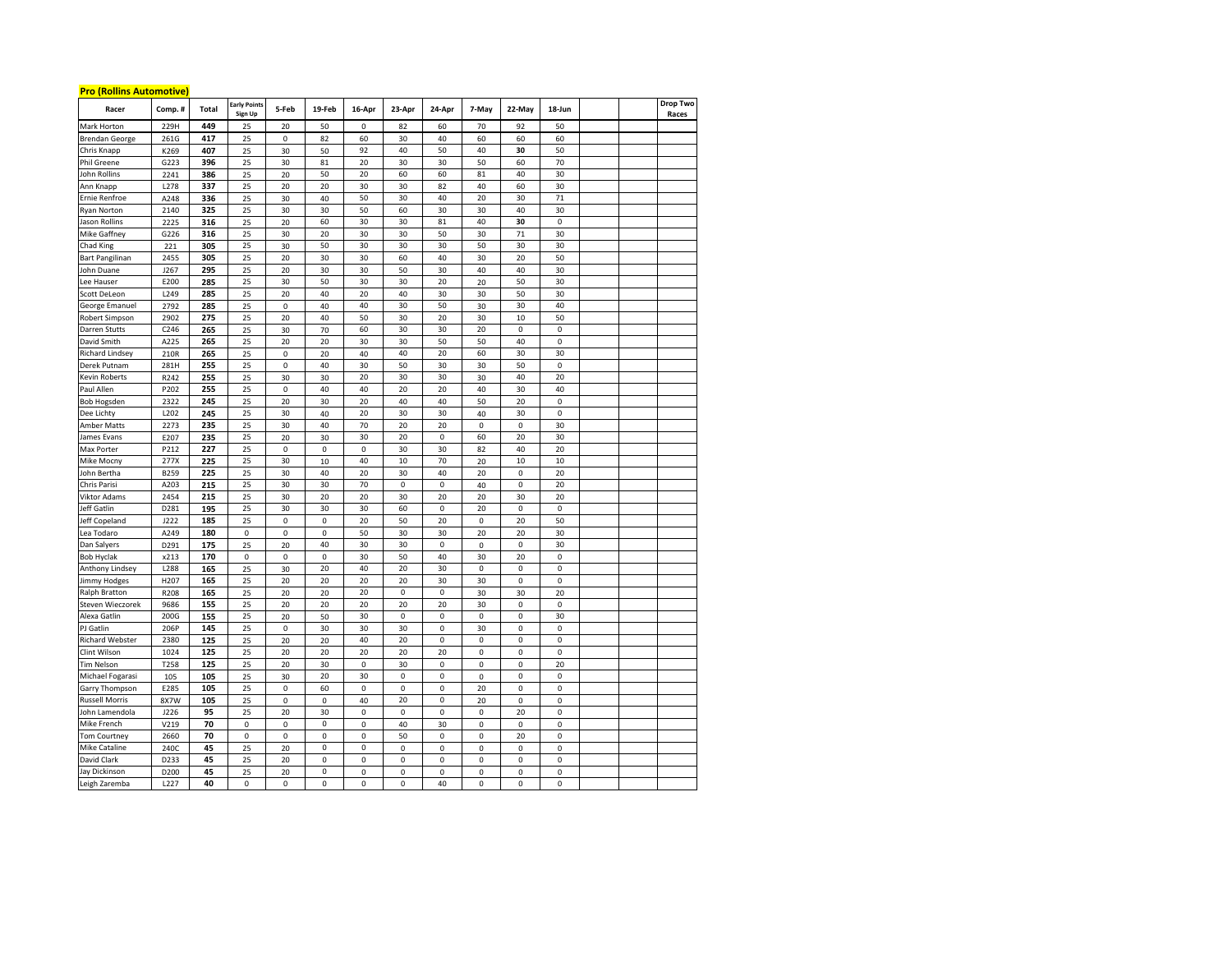| Sportsman (Allen Speed & Machine Shop) |        |              |                                |             |        |             |             |             |             |             |             |  |                   |
|----------------------------------------|--------|--------------|--------------------------------|-------------|--------|-------------|-------------|-------------|-------------|-------------|-------------|--|-------------------|
| Racer                                  | Comp.# | <b>Total</b> | <b>Early Points</b><br>Sign Up | 5-Feb       | 19-Feb | 16-Apr      | 23-Apr      | 24-Apr      | 7-May       | 22-May      | 18-Jun      |  | Drop Two<br>Races |
| <b>Bart Pangilinan</b>                 | 2455   | 448          | 25                             | 30          | 50     | 60          | 71          | 60          | 30          | 40          | 82          |  |                   |
| Monica Roberts                         | G224   | 369          | 25                             | 20          | 40     | 30          | 40          | 72          | 82          | 30          | 30          |  |                   |
| Robert Simpson                         | 2902   | 358          | 25                             | 20          | 81     | 82          | 50          | 20          | 40          | 10          | 30          |  |                   |
| Chad King                              | 221    | 305          | 25                             | 20          | 60     | 40          | 40          | 50          | 20          | 30          | 20          |  |                   |
| Dan Salyers                            | D291   | 295          | 25                             | 30          | 40     | 20          | 40          | 20          | 30          | 40          | 50          |  |                   |
| Mitchell Gunter                        | 275    | 285          | 25                             | 20          | 30     | 50          | 40          | 30          | 40          | 30          | 20          |  |                   |
| Chris Parisi                           | A203   | 275          | 25                             | 20          | 70     | 50          | 0           | $\pmb{0}$   | 60          | $\pmb{0}$   | 50          |  |                   |
| Kenny Hires                            | 007X   | 255          | 25                             | 30          | 20     | 30          | 30          | 30          | 20          | 20          | 50          |  |                   |
| John Lamendola                         | J226   | 225          | 25                             | 30          | 50     | 20          | 30          | 20          | 20          | $\mathbf 0$ | 30          |  |                   |
| Dennis Harsh                           | H229   | 215          | 25                             | 20          | 30     | 20          | 20          | 40          | 30          | 30          | $\mathsf 0$ |  |                   |
| Robbie Hogsten                         | H0721  | 215          | 25                             | 30          | 40     | 20          | 30          | 30          | 20          | $\pmb{0}$   | 20          |  |                   |
| PJ Gatlin                              | 206P   | 207          | 25                             | $\mathbf 0$ | 82     | 20          | 50          | $\mathbf 0$ | 30          | $\mathbf 0$ | $\mathbf 0$ |  |                   |
| Clint Wilson                           | 102    | 205          | 25                             | 30          | 30     | $\mathbf 0$ | 0           | 30          | $\mathbf 0$ | 50          | 40          |  |                   |
| Ralph Bratton                          | R208   | 195          | 25                             | 30          | 40     | 0           | $\mathbf 0$ | $\pmb{0}$   | 30          | 40          | 30          |  |                   |
| Jay Dickinson                          | D200   | 195          | 25                             | 20          | 20     | 30          | 20          | 20          | 0           | 20          | 40          |  |                   |
| Steven McMannen                        | 5149   | 85           | 25                             | 30          | 30     | $\mathbf 0$ | $\pmb{0}$   | $\pmb{0}$   | 0           | $\mathsf 0$ | 0           |  |                   |
| <b>Bob Hogsten</b>                     | 2322   | 85           | 25                             | 30          | 30     | 0           | $\pmb{0}$   | $\pmb{0}$   | 0           | $\mathsf 0$ | 0           |  |                   |
| <b>Troy McMannen</b>                   | 2788   | 85           | 25                             | 20          | 40     | 0           | $\pmb{0}$   | $\pmb{0}$   | 0           | $\pmb{0}$   | $\mathbf 0$ |  |                   |
| Shabby Smith                           | 201G   | 65           | 25                             | 20          | 20     | 0           | $\pmb{0}$   | $\pmb{0}$   | 0           | $\pmb{0}$   | $\mathsf 0$ |  |                   |
| Ronald Fox                             |        | 0            | $\pmb{0}$                      | $\mathbf 0$ | 0      | 0           | $\pmb{0}$   | $\pmb{0}$   | 0           | $\pmb{0}$   | $\mathsf 0$ |  |                   |
|                                        |        | 0            |                                |             |        |             |             |             |             |             |             |  |                   |
|                                        |        | $\pmb{0}$    |                                |             |        |             |             |             |             |             |             |  |                   |
|                                        |        | $\pmb{0}$    |                                |             |        |             |             |             |             |             |             |  |                   |
|                                        |        | 0            |                                |             |        |             |             |             |             |             |             |  |                   |
|                                        |        | $\pmb{0}$    |                                |             |        |             |             |             |             |             |             |  |                   |
|                                        |        | $\bf{0}$     |                                |             |        |             |             |             |             |             |             |  |                   |
|                                        |        | 0            |                                |             |        |             |             |             |             |             |             |  |                   |
|                                        |        | 0            |                                |             |        |             |             |             |             |             |             |  |                   |
|                                        |        | $\pmb{0}$    |                                |             |        |             |             |             |             |             |             |  |                   |
|                                        |        | $\bf{0}$     |                                |             |        |             |             |             |             |             |             |  |                   |
|                                        |        | 0            |                                |             |        |             |             |             |             |             |             |  |                   |
|                                        |        | 0            |                                |             |        |             |             |             |             |             |             |  |                   |
|                                        |        | $\pmb{0}$    |                                |             |        |             |             |             |             |             |             |  |                   |
|                                        |        | 0            |                                |             |        |             |             |             |             |             |             |  |                   |
|                                        |        | 0            |                                |             |        |             |             |             |             |             |             |  |                   |
|                                        |        | 0            |                                |             |        |             |             |             |             |             |             |  |                   |
|                                        |        | $\pmb{0}$    |                                |             |        |             |             |             |             |             |             |  |                   |
|                                        |        | $\pmb{0}$    |                                |             |        |             |             |             |             |             |             |  |                   |
|                                        |        | 0            |                                |             |        |             |             |             |             |             |             |  |                   |
|                                        |        | 0            |                                |             |        |             |             |             |             |             |             |  |                   |
|                                        |        | $\pmb{0}$    |                                |             |        |             |             |             |             |             |             |  |                   |
|                                        |        | 0            |                                |             |        |             |             |             |             |             |             |  |                   |
|                                        |        | 0            |                                |             |        |             |             |             |             |             |             |  |                   |
|                                        |        | $\pmb{0}$    |                                |             |        |             |             |             |             |             |             |  |                   |
|                                        |        | $\pmb{0}$    |                                |             |        |             |             |             |             |             |             |  |                   |
|                                        |        | $\pmb{0}$    |                                |             |        |             |             |             |             |             |             |  |                   |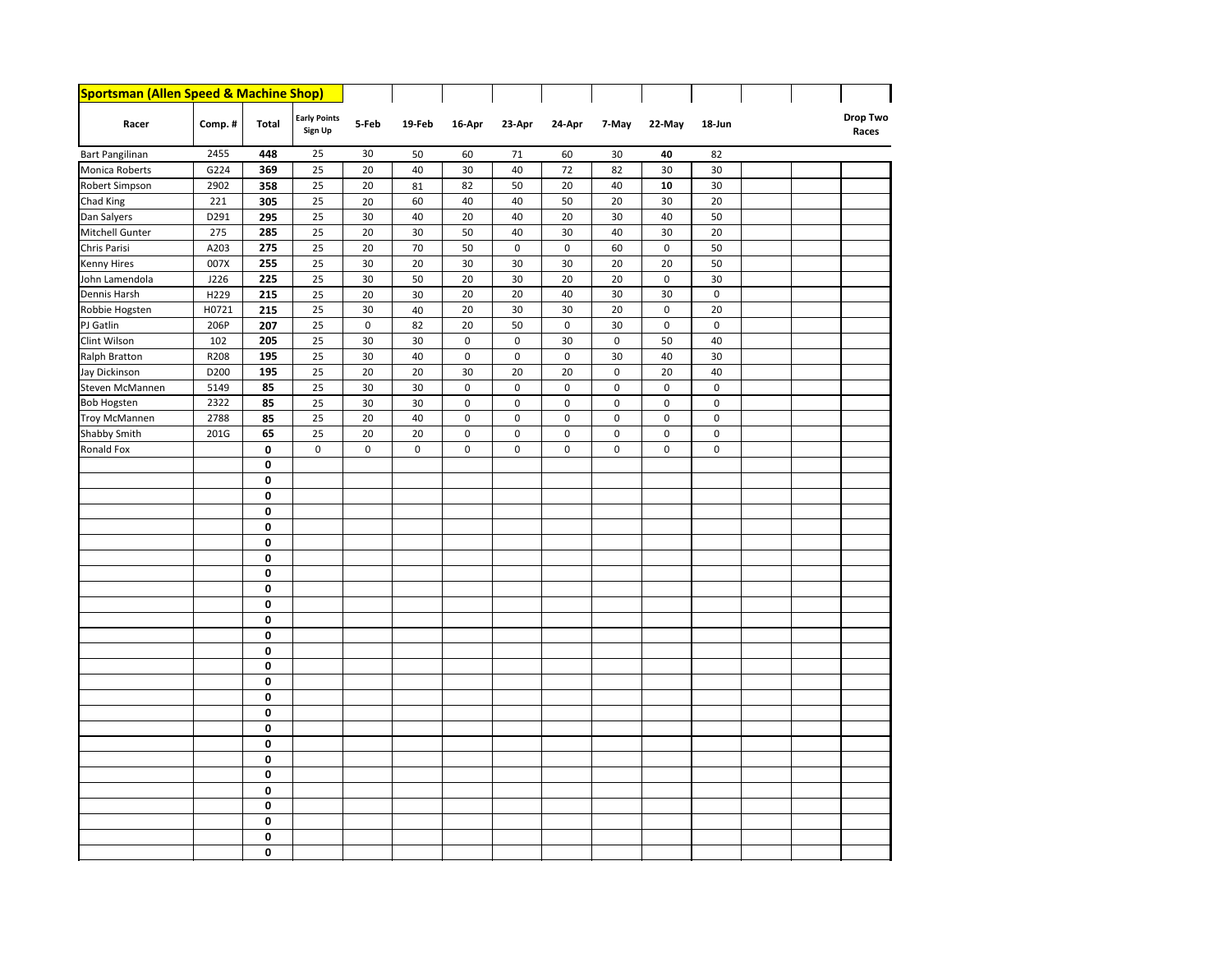| <b>Super Pro Bike</b> |        |                         |                                |                |        |        |           |                     |             |        |             |  |                          |
|-----------------------|--------|-------------------------|--------------------------------|----------------|--------|--------|-----------|---------------------|-------------|--------|-------------|--|--------------------------|
| Racer                 | Comp.# | Total                   | <b>Early Points</b><br>Sign Up | 5-Feb          | 19-Feb | 16-Apr | 23-Apr    | 24-Apr              | 7-May       | 22-May | 18-Jun      |  | <b>Drop Two</b><br>Races |
| Tim Hunt              | 253    | 355                     | 25                             | 30             | 62     | 41     | 52        | 42                  | 41          | 62     | $\mathbf 0$ |  |                          |
| Dwayne Leachman       | 2017   | 301                     | 25                             | 30             | 20     | 62     | 30        | 21                  | 42          | 30     | 41          |  |                          |
| <b>Scott DeLong</b>   | 2057   | 196                     | 25                             | $\mathsf{o}\,$ | 40     | 30     | 41        | $\mathsf{O}\xspace$ | $\mathsf 0$ | 40     | 20          |  |                          |
| Jeremy Davis          | 2312   | 165                     | 25                             | 20             | 20     | 20     | 20        | 20                  | 20          | 20     | $\mathsf 0$ |  |                          |
| Santi Rodriguez       | X200   | 135                     | 25                             | $30\,$         | 40     | 40     | $\pmb{0}$ | 0                   | $\mathbf 0$ | 0      | $\pmb{0}$   |  |                          |
| Jeff Tisdale          | 135    | 106                     | 25                             | 30             | 51     | 0      | $\pmb{0}$ | 0                   | $\pmb{0}$   | 0      | 0           |  |                          |
| Duane Schmidt         | 225    | 60                      | 0                              | $\mathsf 0$    | 20     | 20     | 20        | $\mathsf{O}\xspace$ | $\pmb{0}$   | 0      | $\pmb{0}$   |  |                          |
|                       |        | 0                       |                                |                |        |        |           |                     |             |        |             |  |                          |
|                       |        | 0                       |                                |                |        |        |           |                     |             |        |             |  |                          |
|                       |        | 0                       |                                |                |        |        |           |                     |             |        |             |  |                          |
|                       |        | 0                       |                                |                |        |        |           |                     |             |        |             |  |                          |
|                       |        | 0                       |                                |                |        |        |           |                     |             |        |             |  |                          |
|                       |        | 0                       |                                |                |        |        |           |                     |             |        |             |  |                          |
|                       |        | $\overline{\mathbf{0}}$ |                                |                |        |        |           |                     |             |        |             |  |                          |
|                       |        | 0                       |                                |                |        |        |           |                     |             |        |             |  |                          |
|                       |        | 0                       |                                |                |        |        |           |                     |             |        |             |  |                          |
|                       |        | 0                       |                                |                |        |        |           |                     |             |        |             |  |                          |
|                       |        | 0<br>0                  |                                |                |        |        |           |                     |             |        |             |  |                          |
|                       |        | 0                       |                                |                |        |        |           |                     |             |        |             |  |                          |
|                       |        | 0                       |                                |                |        |        |           |                     |             |        |             |  |                          |
|                       |        | 0                       |                                |                |        |        |           |                     |             |        |             |  |                          |
|                       |        | 0                       |                                |                |        |        |           |                     |             |        |             |  |                          |
|                       |        | 0                       |                                |                |        |        |           |                     |             |        |             |  |                          |
|                       |        | 0                       |                                |                |        |        |           |                     |             |        |             |  |                          |
|                       |        | 0                       |                                |                |        |        |           |                     |             |        |             |  |                          |
|                       |        | 0                       |                                |                |        |        |           |                     |             |        |             |  |                          |
|                       |        | 0                       |                                |                |        |        |           |                     |             |        |             |  |                          |
|                       |        | 0                       |                                |                |        |        |           |                     |             |        |             |  |                          |
|                       |        | 0                       |                                |                |        |        |           |                     |             |        |             |  |                          |
|                       |        | $\overline{\mathbf{0}}$ |                                |                |        |        |           |                     |             |        |             |  |                          |
|                       |        | 0                       |                                |                |        |        |           |                     |             |        |             |  |                          |
|                       |        | 0                       |                                |                |        |        |           |                     |             |        |             |  |                          |
|                       |        | $\overline{\mathbf{0}}$ |                                |                |        |        |           |                     |             |        |             |  |                          |
|                       |        | $\overline{\mathbf{0}}$ |                                |                |        |        |           |                     |             |        |             |  |                          |
|                       |        | 0                       |                                |                |        |        |           |                     |             |        |             |  |                          |
|                       |        | 0                       |                                |                |        |        |           |                     |             |        |             |  |                          |
|                       |        | 0                       |                                |                |        |        |           |                     |             |        |             |  |                          |
|                       |        | 0                       |                                |                |        |        |           |                     |             |        |             |  |                          |
|                       |        | 0                       |                                |                |        |        |           |                     |             |        |             |  |                          |
|                       |        | $\overline{\mathbf{0}}$ |                                |                |        |        |           |                     |             |        |             |  |                          |
|                       |        | 0                       |                                |                |        |        |           |                     |             |        |             |  |                          |
|                       |        | 0                       |                                |                |        |        |           |                     |             |        |             |  |                          |
|                       |        | 0                       |                                |                |        |        |           |                     |             |        |             |  |                          |
|                       |        | 0                       |                                |                |        |        |           |                     |             |        |             |  |                          |
|                       |        | 0                       |                                |                |        |        |           |                     |             |        |             |  |                          |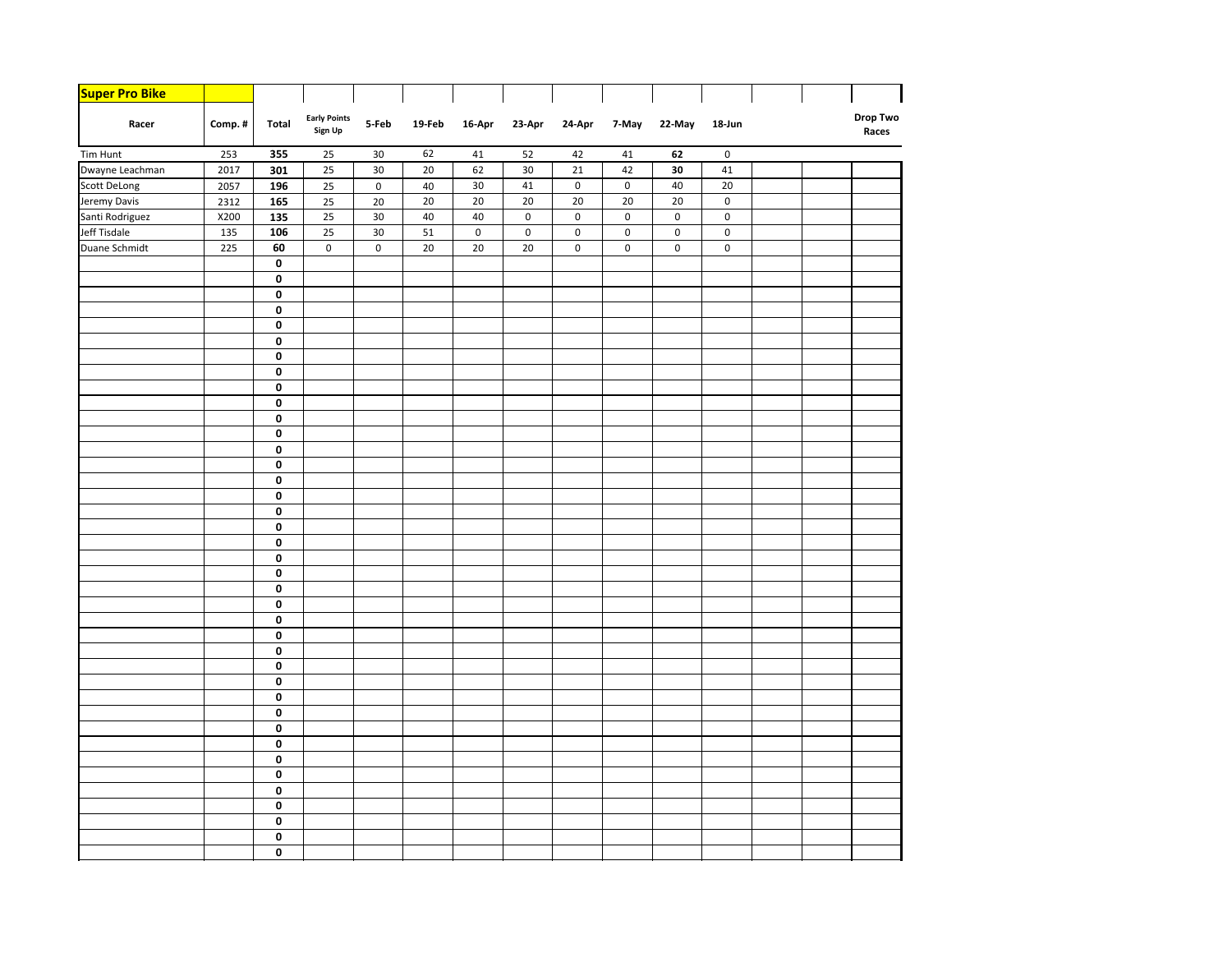| <b>Street Bike</b> |        |                 |                                |             |                     |           |             |           |             |             |             |  |                   |
|--------------------|--------|-----------------|--------------------------------|-------------|---------------------|-----------|-------------|-----------|-------------|-------------|-------------|--|-------------------|
| Racer              | Comp.# | Total           | <b>Early Points</b><br>Sign Up | 5-Feb       | 19-Feb              | 16-Apr    | 23-Apr      | 24-Apr    | 7-May       | 22-May      | 18-Jun      |  | Drop Two<br>Races |
| Tim Hunt           | 253    | 330             | 25                             | 20          | 40                  | 62        | 51          | 40        | 62          | 30          | $\mathbf 0$ |  |                   |
| Chuck Woolam       | C232   | 319             | 25                             | 20          | 20                  | 30        | 52          | 62        | 30          | 40          | 40          |  |                   |
| Dwayne Leachman    | 2017   | 317             | 25                             | 30          | 30                  | 51        | 30          | 30        | 30          | 50          | 41          |  |                   |
| Jeremy Davis       | 2312   | 235             | 25                             | 30          | 30                  | 30        | 30          | 20        | 20          | 20          | 30          |  |                   |
| Suzanne Turner     | 257    | 206             | 25                             | $\pmb{0}$   | 20                  | 50        | 20          | $41\,$    | 30          | 20          | $\mathsf 0$ |  |                   |
| Larry Berger       | 2718   | 195             | 25                             | 30          | $\mathsf{O}\xspace$ | 30        | 40          | 20        | 30          | 20          | $\pmb{0}$   |  |                   |
| Scott DeLong       | 2057   | $\frac{1}{176}$ | 25                             | $\mathsf 0$ | 51                  | 30        | 30          | $\pmb{0}$ | $\mathsf 0$ | 40          | $\pmb{0}$   |  |                   |
| Santi Rodriguez    | X200   | 115             | 25                             | 30          | 30                  | 30        | $\pmb{0}$   | $\pmb{0}$ | $\pmb{0}$   | $\mathbf 0$ | 0           |  |                   |
| Charles Schaeffer  | 2714   | 25              | 25                             | $\pmb{0}$   | 0                   | $\pmb{0}$ | $\mathsf 0$ | $\pmb{0}$ | $\pmb{0}$   | 0           | 0           |  |                   |
|                    |        | 0               |                                |             |                     |           |             |           |             |             |             |  |                   |
|                    |        | 0               |                                |             |                     |           |             |           |             |             |             |  |                   |
|                    |        | 0               |                                |             |                     |           |             |           |             |             |             |  |                   |
|                    |        | 0               |                                |             |                     |           |             |           |             |             |             |  |                   |
|                    |        | 0               |                                |             |                     |           |             |           |             |             |             |  |                   |
|                    |        | 0               |                                |             |                     |           |             |           |             |             |             |  |                   |
|                    |        | 0               |                                |             |                     |           |             |           |             |             |             |  |                   |
|                    |        | 0               |                                |             |                     |           |             |           |             |             |             |  |                   |
|                    |        | 0               |                                |             |                     |           |             |           |             |             |             |  |                   |
|                    |        | 0               |                                |             |                     |           |             |           |             |             |             |  |                   |
|                    |        | 0               |                                |             |                     |           |             |           |             |             |             |  |                   |
|                    |        | 0               |                                |             |                     |           |             |           |             |             |             |  |                   |
|                    |        | 0               |                                |             |                     |           |             |           |             |             |             |  |                   |
|                    |        | 0               |                                |             |                     |           |             |           |             |             |             |  |                   |
|                    |        | 0               |                                |             |                     |           |             |           |             |             |             |  |                   |
|                    |        | 0               |                                |             |                     |           |             |           |             |             |             |  |                   |
|                    |        | 0               |                                |             |                     |           |             |           |             |             |             |  |                   |
|                    |        | 0               |                                |             |                     |           |             |           |             |             |             |  |                   |
|                    |        | 0               |                                |             |                     |           |             |           |             |             |             |  |                   |
|                    |        | 0               |                                |             |                     |           |             |           |             |             |             |  |                   |
|                    |        | 0               |                                |             |                     |           |             |           |             |             |             |  |                   |
|                    |        | 0               |                                |             |                     |           |             |           |             |             |             |  |                   |
|                    |        | 0<br>0          |                                |             |                     |           |             |           |             |             |             |  |                   |
|                    |        | 0               |                                |             |                     |           |             |           |             |             |             |  |                   |
|                    |        | 0               |                                |             |                     |           |             |           |             |             |             |  |                   |
|                    |        | 0               |                                |             |                     |           |             |           |             |             |             |  |                   |
|                    |        | 0               |                                |             |                     |           |             |           |             |             |             |  |                   |
|                    |        | 0               |                                |             |                     |           |             |           |             |             |             |  |                   |
|                    |        | 0               |                                |             |                     |           |             |           |             |             |             |  |                   |
|                    |        | 0               |                                |             |                     |           |             |           |             |             |             |  |                   |
|                    |        | 0               |                                |             |                     |           |             |           |             |             |             |  |                   |
|                    |        | 0               |                                |             |                     |           |             |           |             |             |             |  |                   |
|                    |        | 0               |                                |             |                     |           |             |           |             |             |             |  |                   |
|                    |        | 0               |                                |             |                     |           |             |           |             |             |             |  |                   |
|                    |        | 0               |                                |             |                     |           |             |           |             |             |             |  |                   |
|                    |        | 0               |                                |             |                     |           |             |           |             |             |             |  |                   |
|                    |        |                 |                                |             |                     |           |             |           |             |             |             |  |                   |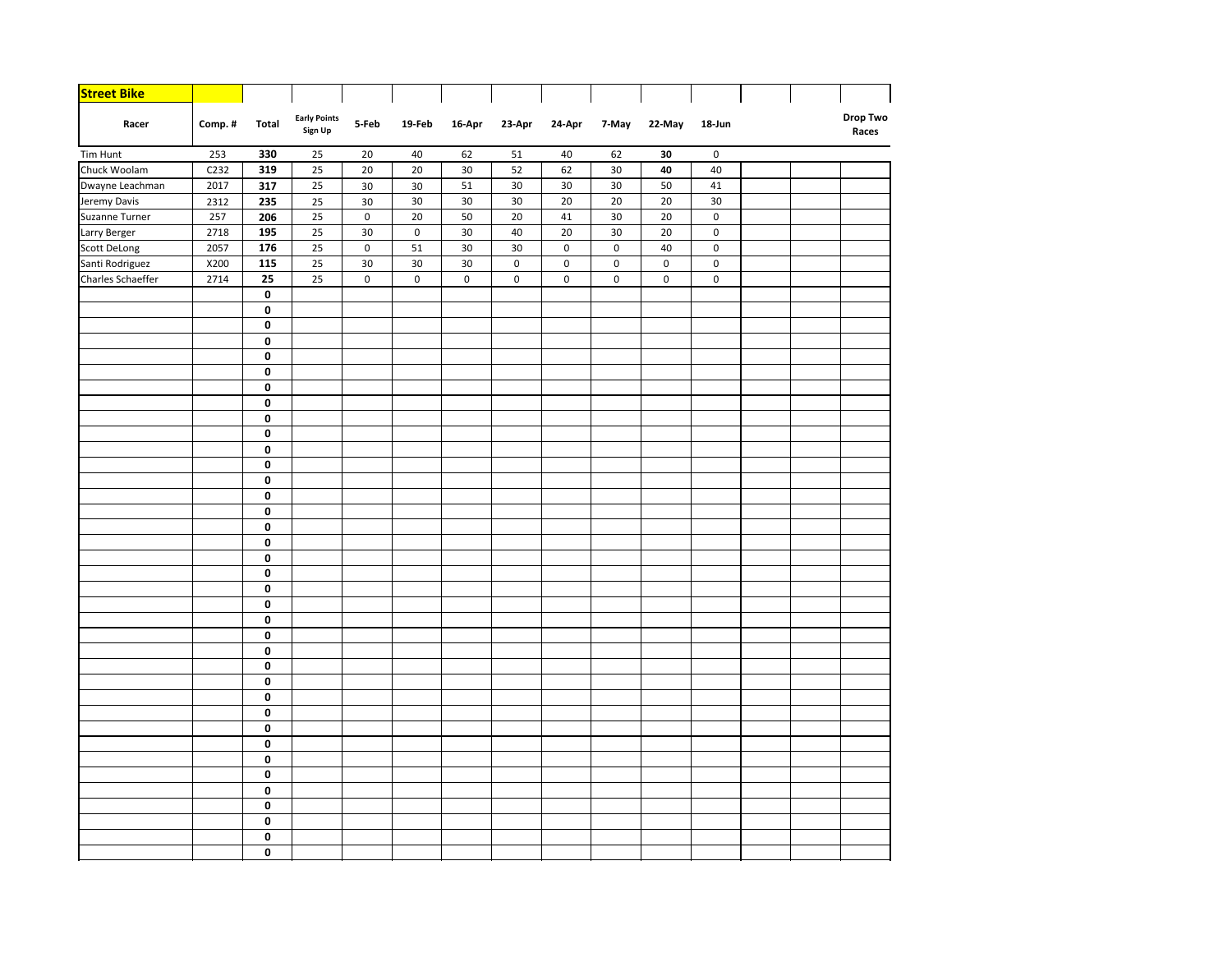| Jr 6-9 (FB Trailers) |        |             |                                |        |           |           |           |           |           |            |           |  |                          |
|----------------------|--------|-------------|--------------------------------|--------|-----------|-----------|-----------|-----------|-----------|------------|-----------|--|--------------------------|
| Racer                | Comp.# | Total       | <b>Early Points</b><br>Sign Up | 5-Feb  | 19-Feb    | 16-Apr    | 23-Apr    | 24-Apr    | 7-May     | 22-May     | 18-Jun    |  | <b>Drop Two</b><br>Races |
| <b>Blake Jones</b>   | 281X   | 340         | 25                             | 30     | 20        | 52        | $30\,$    | 40        | 30        | ${\bf 51}$ | 62        |  |                          |
| Zandir Cook          | 112Z   | 309         | 25                             | $30\,$ | 30        | 40        | 52        | 20        | 20        | 62         | 30        |  |                          |
| Lincoln McMaster     | 2088   | 299         | 25                             | 30     | 40        | 30        | 10        | 52        | 51        | 20         | 41        |  |                          |
| <b>Rydin Cook</b>    | 112R   | 268         | 25                             | 20     | 52        | 51        | 20        | 20        | 30        | 30         | 20        |  |                          |
| Kylie Mocny          | 2931   | 228         | 25                             | 30     | $\pmb{0}$ | 30        | 10        | 51        | 62        | 10         | 10        |  |                          |
| Waylon Bennett       | 295    | 55          | 25                             | $30\,$ | $\pmb{0}$ | $\pmb{0}$ | $\pmb{0}$ | $\pmb{0}$ | $\pmb{0}$ | $\pmb{0}$  | $\pmb{0}$ |  |                          |
|                      |        | $\pmb{0}$   |                                |        |           |           |           |           |           |            |           |  |                          |
|                      |        | 0           |                                |        |           |           |           |           |           |            |           |  |                          |
|                      |        | 0           |                                |        |           |           |           |           |           |            |           |  |                          |
|                      |        | 0           |                                |        |           |           |           |           |           |            |           |  |                          |
|                      |        | 0           |                                |        |           |           |           |           |           |            |           |  |                          |
|                      |        | 0           |                                |        |           |           |           |           |           |            |           |  |                          |
|                      |        | 0           |                                |        |           |           |           |           |           |            |           |  |                          |
|                      |        | $\mathbf 0$ |                                |        |           |           |           |           |           |            |           |  |                          |
|                      |        | $\mathbf 0$ |                                |        |           |           |           |           |           |            |           |  |                          |
|                      |        | $\mathbf 0$ |                                |        |           |           |           |           |           |            |           |  |                          |
|                      |        | 0           |                                |        |           |           |           |           |           |            |           |  |                          |
|                      |        | 0           |                                |        |           |           |           |           |           |            |           |  |                          |
|                      |        | 0           |                                |        |           |           |           |           |           |            |           |  |                          |
|                      |        | 0           |                                |        |           |           |           |           |           |            |           |  |                          |
|                      |        | 0           |                                |        |           |           |           |           |           |            |           |  |                          |
|                      |        | $\mathbf 0$ |                                |        |           |           |           |           |           |            |           |  |                          |
|                      |        | 0           |                                |        |           |           |           |           |           |            |           |  |                          |
|                      |        | 0<br>0      |                                |        |           |           |           |           |           |            |           |  |                          |
|                      |        | $\pmb{0}$   |                                |        |           |           |           |           |           |            |           |  |                          |
|                      |        | 0           |                                |        |           |           |           |           |           |            |           |  |                          |
|                      |        | 0           |                                |        |           |           |           |           |           |            |           |  |                          |
|                      |        | $\mathbf 0$ |                                |        |           |           |           |           |           |            |           |  |                          |
|                      |        | 0           |                                |        |           |           |           |           |           |            |           |  |                          |
|                      |        | 0           |                                |        |           |           |           |           |           |            |           |  |                          |
|                      |        | 0           |                                |        |           |           |           |           |           |            |           |  |                          |
|                      |        | 0           |                                |        |           |           |           |           |           |            |           |  |                          |
|                      |        | 0           |                                |        |           |           |           |           |           |            |           |  |                          |
|                      |        | 0           |                                |        |           |           |           |           |           |            |           |  |                          |
|                      |        | $\mathbf 0$ |                                |        |           |           |           |           |           |            |           |  |                          |
|                      |        | 0           |                                |        |           |           |           |           |           |            |           |  |                          |
|                      |        | 0           |                                |        |           |           |           |           |           |            |           |  |                          |
|                      |        | 0           |                                |        |           |           |           |           |           |            |           |  |                          |
|                      |        | 0           |                                |        |           |           |           |           |           |            |           |  |                          |
|                      |        | 0           |                                |        |           |           |           |           |           |            |           |  |                          |
|                      |        | $\pmb{0}$   |                                |        |           |           |           |           |           |            |           |  |                          |
|                      |        | 0           |                                |        |           |           |           |           |           |            |           |  |                          |
|                      |        | 0           |                                |        |           |           |           |           |           |            |           |  |                          |
|                      |        | 0           |                                |        |           |           |           |           |           |            |           |  |                          |
|                      |        | $\pmb{0}$   |                                |        |           |           |           |           |           |            |           |  |                          |
|                      |        |             |                                |        |           |           |           |           |           |            |           |  |                          |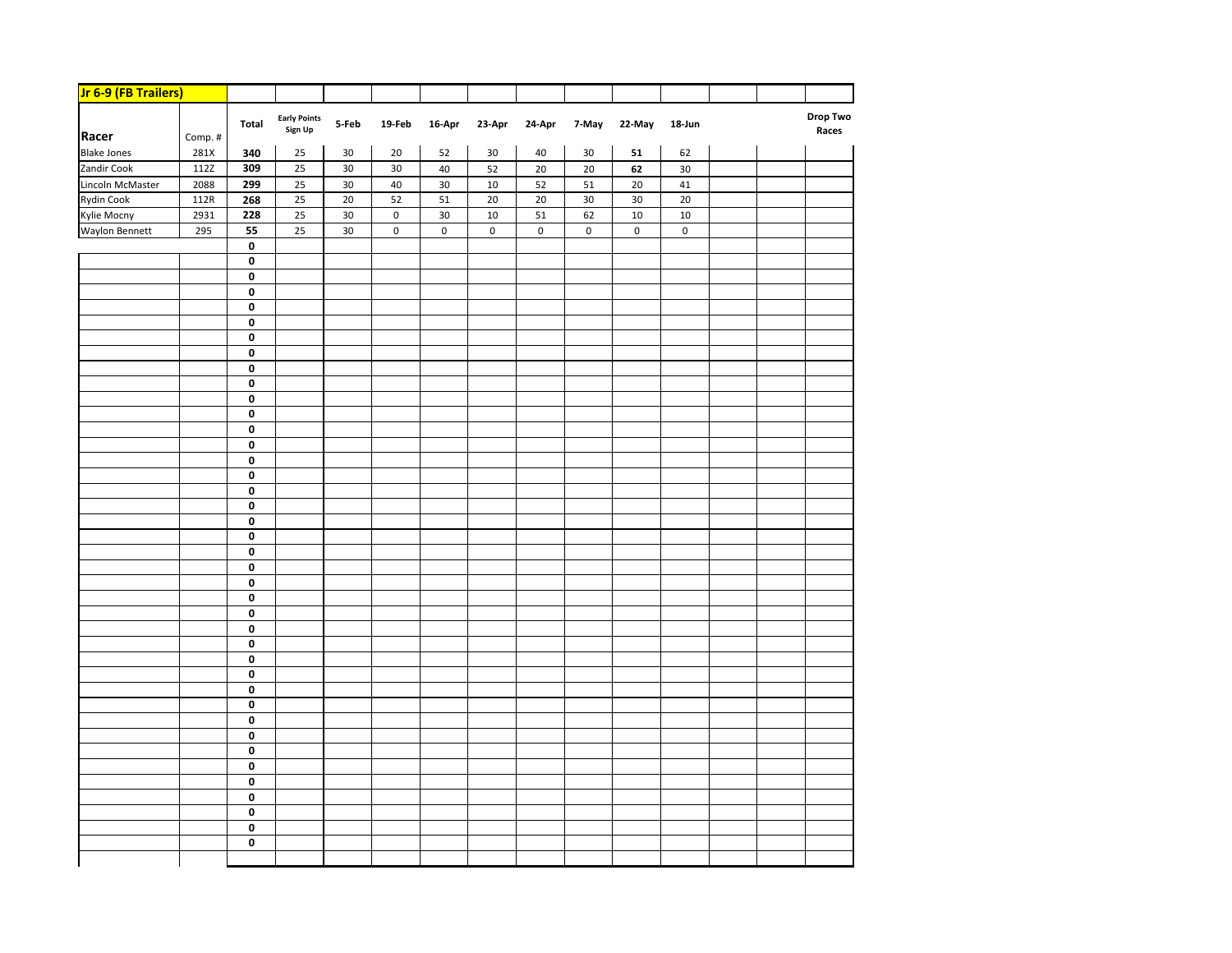| <b>JR 10-12 (FB Trailers)</b>      |        |                        |                                |        |                     |           |        |        |                     |             |                     |  |                   |
|------------------------------------|--------|------------------------|--------------------------------|--------|---------------------|-----------|--------|--------|---------------------|-------------|---------------------|--|-------------------|
| Racer                              | Comp.# | <b>Total</b>           | <b>Early Points</b><br>Sign Up | 5-Feb  | 19-Feb              | $16$ -Apr | 23-Apr | 24-Apr | 7-May               | 22-May      | 18-Jun              |  | Drop Two<br>Races |
| Aaron Kennedy                      | K215   | 374                    | 25                             | 30     | 62                  | 30        | 52     | 20     | 51                  | 42          | 62                  |  |                   |
| Kaden McLean Holdaway              | 2400   | 319                    | 25                             | 20     | 20                  | 51        | 51     | 61     | 30                  | 31          | 30                  |  |                   |
| Victoria Beaner                    | 246X   | 228                    | 25                             | $30\,$ | 51                  | 52        | 10     | 40     | $\mathsf{O}\xspace$ | 20          | $\mathsf{O}\xspace$ |  |                   |
| Savannah Highhouse<br>Tanner Mocny | H232   | 225                    | 25                             | $20\,$ | $30\,$              | 30        | 30     | 40     | 30                  | $\mathbf 0$ | 20                  |  |                   |
|                                    | 2930   | 187                    | 25                             | 30     | $\mathsf{O}\xspace$ | 30        | 10     | 20     | 62                  | $\pmb{0}$   | $10\,$              |  |                   |
|                                    |        | $\pmb{0}$              |                                |        |                     |           |        |        |                     |             |                     |  |                   |
|                                    |        | $\pmb{0}$              |                                |        |                     |           |        |        |                     |             |                     |  |                   |
|                                    |        | 0                      |                                |        |                     |           |        |        |                     |             |                     |  |                   |
|                                    |        | $\pmb{0}$              |                                |        |                     |           |        |        |                     |             |                     |  |                   |
|                                    |        | $\pmb{0}$              |                                |        |                     |           |        |        |                     |             |                     |  |                   |
|                                    |        | $\pmb{0}$              |                                |        |                     |           |        |        |                     |             |                     |  |                   |
|                                    |        | $\pmb{0}$              |                                |        |                     |           |        |        |                     |             |                     |  |                   |
|                                    |        | 0<br>$\pmb{0}$         |                                |        |                     |           |        |        |                     |             |                     |  |                   |
|                                    |        | $\pmb{0}$              |                                |        |                     |           |        |        |                     |             |                     |  |                   |
|                                    |        | $\pmb{0}$              |                                |        |                     |           |        |        |                     |             |                     |  |                   |
|                                    |        | $\pmb{0}$              |                                |        |                     |           |        |        |                     |             |                     |  |                   |
|                                    |        | $\pmb{0}$              |                                |        |                     |           |        |        |                     |             |                     |  |                   |
|                                    |        | 0                      |                                |        |                     |           |        |        |                     |             |                     |  |                   |
|                                    |        | $\pmb{0}$              |                                |        |                     |           |        |        |                     |             |                     |  |                   |
|                                    |        | $\pmb{0}$              |                                |        |                     |           |        |        |                     |             |                     |  |                   |
|                                    |        | $\pmb{0}$              |                                |        |                     |           |        |        |                     |             |                     |  |                   |
|                                    |        | $\pmb{0}$              |                                |        |                     |           |        |        |                     |             |                     |  |                   |
|                                    |        | $\pmb{0}$              |                                |        |                     |           |        |        |                     |             |                     |  |                   |
|                                    |        | $\pmb{0}$              |                                |        |                     |           |        |        |                     |             |                     |  |                   |
|                                    |        | $\pmb{0}$              |                                |        |                     |           |        |        |                     |             |                     |  |                   |
|                                    |        | $\pmb{0}$              |                                |        |                     |           |        |        |                     |             |                     |  |                   |
|                                    |        | $\pmb{0}$              |                                |        |                     |           |        |        |                     |             |                     |  |                   |
|                                    |        | $\pmb{0}$              |                                |        |                     |           |        |        |                     |             |                     |  |                   |
|                                    |        | $\pmb{0}$              |                                |        |                     |           |        |        |                     |             |                     |  |                   |
|                                    |        | $\pmb{0}$              |                                |        |                     |           |        |        |                     |             |                     |  |                   |
|                                    |        | $\pmb{0}$              |                                |        |                     |           |        |        |                     |             |                     |  |                   |
|                                    |        | $\pmb{0}$              |                                |        |                     |           |        |        |                     |             |                     |  |                   |
|                                    |        | $\pmb{0}$              |                                |        |                     |           |        |        |                     |             |                     |  |                   |
|                                    |        | $\pmb{0}$              |                                |        |                     |           |        |        |                     |             |                     |  |                   |
|                                    |        | $\pmb{0}$              |                                |        |                     |           |        |        |                     |             |                     |  |                   |
|                                    |        | $\pmb{0}$              |                                |        |                     |           |        |        |                     |             |                     |  |                   |
|                                    |        | $\pmb{0}$<br>$\pmb{0}$ |                                |        |                     |           |        |        |                     |             |                     |  |                   |
|                                    |        |                        |                                |        |                     |           |        |        |                     |             |                     |  |                   |
|                                    |        | 0<br>$\pmb{0}$         |                                |        |                     |           |        |        |                     |             |                     |  |                   |
|                                    |        | $\pmb{0}$              |                                |        |                     |           |        |        |                     |             |                     |  |                   |
|                                    |        | $\pmb{0}$              |                                |        |                     |           |        |        |                     |             |                     |  |                   |
|                                    |        | $\pmb{0}$              |                                |        |                     |           |        |        |                     |             |                     |  |                   |
|                                    |        | $\pmb{0}$              |                                |        |                     |           |        |        |                     |             |                     |  |                   |
|                                    |        | 0                      |                                |        |                     |           |        |        |                     |             |                     |  |                   |
|                                    |        |                        |                                |        |                     |           |        |        |                     |             |                     |  |                   |
|                                    |        |                        |                                |        |                     |           |        |        |                     |             |                     |  |                   |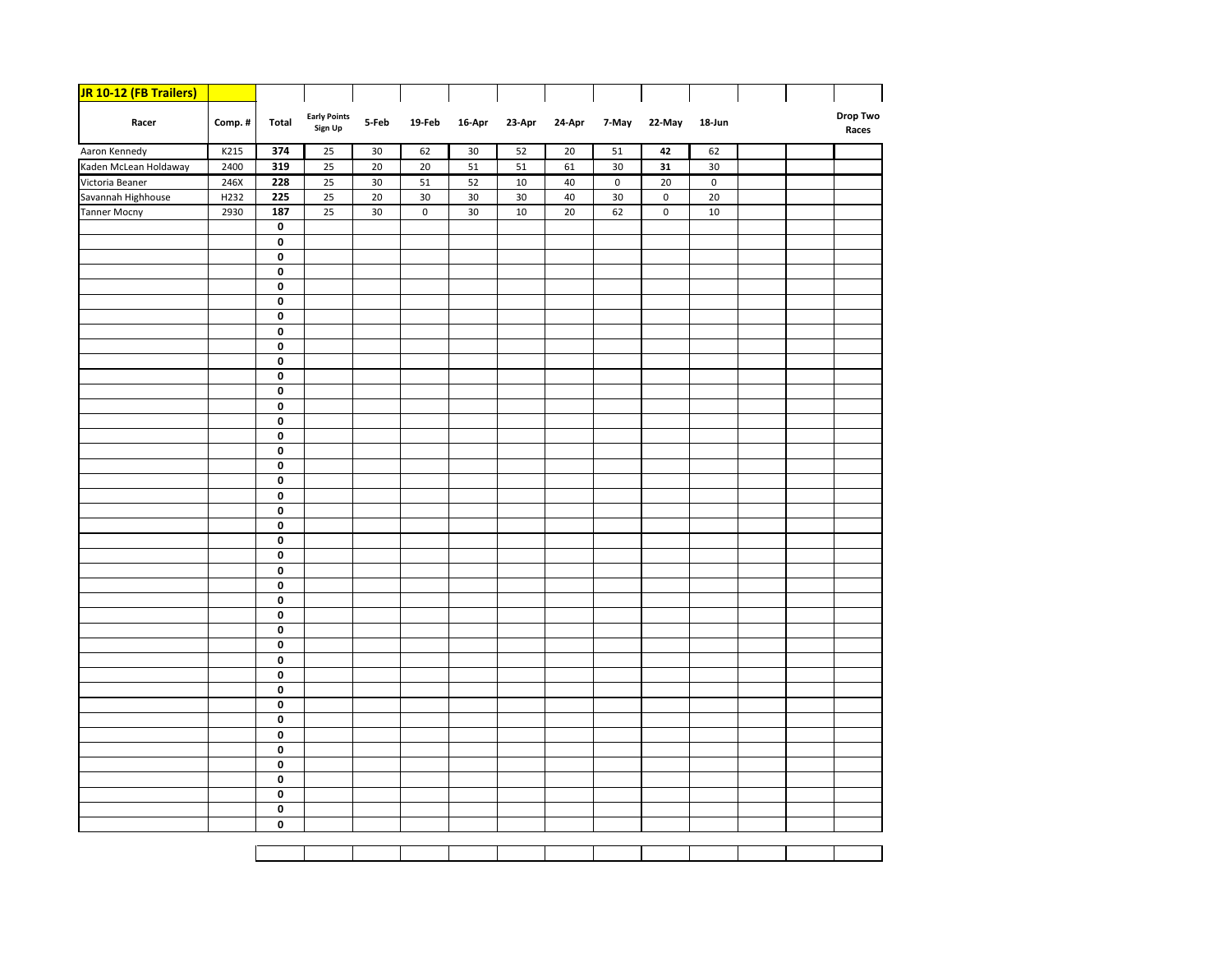## **JR 13‐17 (FB Trailers)**

| Racer                | Comp.# | Total                   | Early Points<br>Sign Up | 5-Feb       | 19-Feb    | $16$ -Apr       | 23-Apr    | 24-Apr          | 7-May     | 22-May      |  | <b>Drop Two</b><br>Races |
|----------------------|--------|-------------------------|-------------------------|-------------|-----------|-----------------|-----------|-----------------|-----------|-------------|--|--------------------------|
| <b>Curtis Peek</b>   | 2928   | 169                     | 25                      | $\mathbf 0$ | 52        | 52              | 10        | $10\,$          | 10        | 10          |  |                          |
| Mason Copeland       | M222   | 103                     | $\pmb{0}$               | $\pmb{0}$   | $\pmb{0}$ | $\overline{20}$ | 31        | $\overline{20}$ | $\pmb{0}$ | 32          |  |                          |
| Stephen Skelton      | 2572   | $\overline{25}$         | $\overline{25}$         | $\pmb{0}$   | $\pmb{0}$ | $\pmb{0}$       | $\pmb{0}$ | $\pmb{0}$       | $\pmb{0}$ | $\pmb{0}$   |  |                          |
| <b>Brylie Sexton</b> | 2107   | $\overline{25}$         | 25                      | $\pmb{0}$   | $\pmb{0}$ | $\mathsf 0$     | $\pmb{0}$ | $\pmb{0}$       | 0         | $\pmb{0}$   |  |                          |
| Jada Sexton          | 2105   | $\overline{25}$         | $\overline{25}$         | $\pmb{0}$   | $\pmb{0}$ | $\pmb{0}$       | $\pmb{0}$ | $\pmb{0}$       | 0         | $\pmb{0}$   |  |                          |
| Wyatt Palmatier      | 2058   | 25                      | 25                      | $\pmb{0}$   | $\pmb{0}$ | $\mathsf 0$     | $\pmb{0}$ | $\pmb{0}$       | 0         | $\mathbf 0$ |  |                          |
|                      |        | $\overline{\mathbf{0}}$ |                         |             |           |                 |           |                 |           |             |  |                          |
|                      |        | $\pmb{0}$               |                         |             |           |                 |           |                 |           |             |  |                          |
|                      |        | $\pmb{0}$               |                         |             |           |                 |           |                 |           |             |  |                          |
|                      |        | $\pmb{0}$               |                         |             |           |                 |           |                 |           |             |  |                          |
|                      |        | $\pmb{0}$               |                         |             |           |                 |           |                 |           |             |  |                          |
|                      |        | $\pmb{0}$               |                         |             |           |                 |           |                 |           |             |  |                          |
|                      |        | $\overline{\mathbf{0}}$ |                         |             |           |                 |           |                 |           |             |  |                          |
|                      |        | $\overline{\mathbf{0}}$ |                         |             |           |                 |           |                 |           |             |  |                          |
|                      |        | $\pmb{0}$               |                         |             |           |                 |           |                 |           |             |  |                          |
|                      |        | $\pmb{0}$               |                         |             |           |                 |           |                 |           |             |  |                          |
|                      |        | $\pmb{0}$               |                         |             |           |                 |           |                 |           |             |  |                          |
|                      |        | $\pmb{0}$               |                         |             |           |                 |           |                 |           |             |  |                          |
|                      |        | $\pmb{0}$<br>$\pmb{0}$  |                         |             |           |                 |           |                 |           |             |  |                          |
|                      |        | 0                       |                         |             |           |                 |           |                 |           |             |  |                          |
|                      |        | $\pmb{0}$               |                         |             |           |                 |           |                 |           |             |  |                          |
|                      |        | $\pmb{0}$               |                         |             |           |                 |           |                 |           |             |  |                          |
|                      |        | $\pmb{0}$               |                         |             |           |                 |           |                 |           |             |  |                          |
|                      |        | $\pmb{0}$               |                         |             |           |                 |           |                 |           |             |  |                          |
|                      |        | $\pmb{0}$               |                         |             |           |                 |           |                 |           |             |  |                          |
|                      |        | $\pmb{0}$               |                         |             |           |                 |           |                 |           |             |  |                          |
|                      |        | $\pmb{0}$               |                         |             |           |                 |           |                 |           |             |  |                          |
|                      |        | $\overline{\mathbf{0}}$ |                         |             |           |                 |           |                 |           |             |  |                          |
|                      |        | $\overline{\mathbf{0}}$ |                         |             |           |                 |           |                 |           |             |  |                          |
|                      |        | $\overline{\mathbf{0}}$ |                         |             |           |                 |           |                 |           |             |  |                          |
|                      |        | $\overline{\mathbf{0}}$ |                         |             |           |                 |           |                 |           |             |  |                          |
|                      |        | $\pmb{0}$               |                         |             |           |                 |           |                 |           |             |  |                          |
|                      |        | $\pmb{0}$               |                         |             |           |                 |           |                 |           |             |  |                          |
|                      |        | 0                       |                         |             |           |                 |           |                 |           |             |  |                          |
|                      |        | $\mathbf 0$             |                         |             |           |                 |           |                 |           |             |  |                          |
|                      |        | $\mathbf 0$             |                         |             |           |                 |           |                 |           |             |  |                          |
|                      |        | $\pmb{0}$               |                         |             |           |                 |           |                 |           |             |  |                          |
|                      |        | $\overline{\mathbf{0}}$ |                         |             |           |                 |           |                 |           |             |  |                          |
|                      |        | $\overline{\mathbf{0}}$ |                         |             |           |                 |           |                 |           |             |  |                          |
|                      |        | $\overline{\mathbf{0}}$ |                         |             |           |                 |           |                 |           |             |  |                          |
|                      |        | $\pmb{0}$               |                         |             |           |                 |           |                 |           |             |  |                          |
|                      |        | $\overline{\mathbf{0}}$ |                         |             |           |                 |           |                 |           |             |  |                          |
|                      |        | 0                       |                         |             |           |                 |           |                 |           |             |  |                          |
|                      |        | 0                       |                         |             |           |                 |           |                 |           |             |  |                          |
|                      |        | $\bf{0}$                |                         |             |           |                 |           |                 |           |             |  |                          |